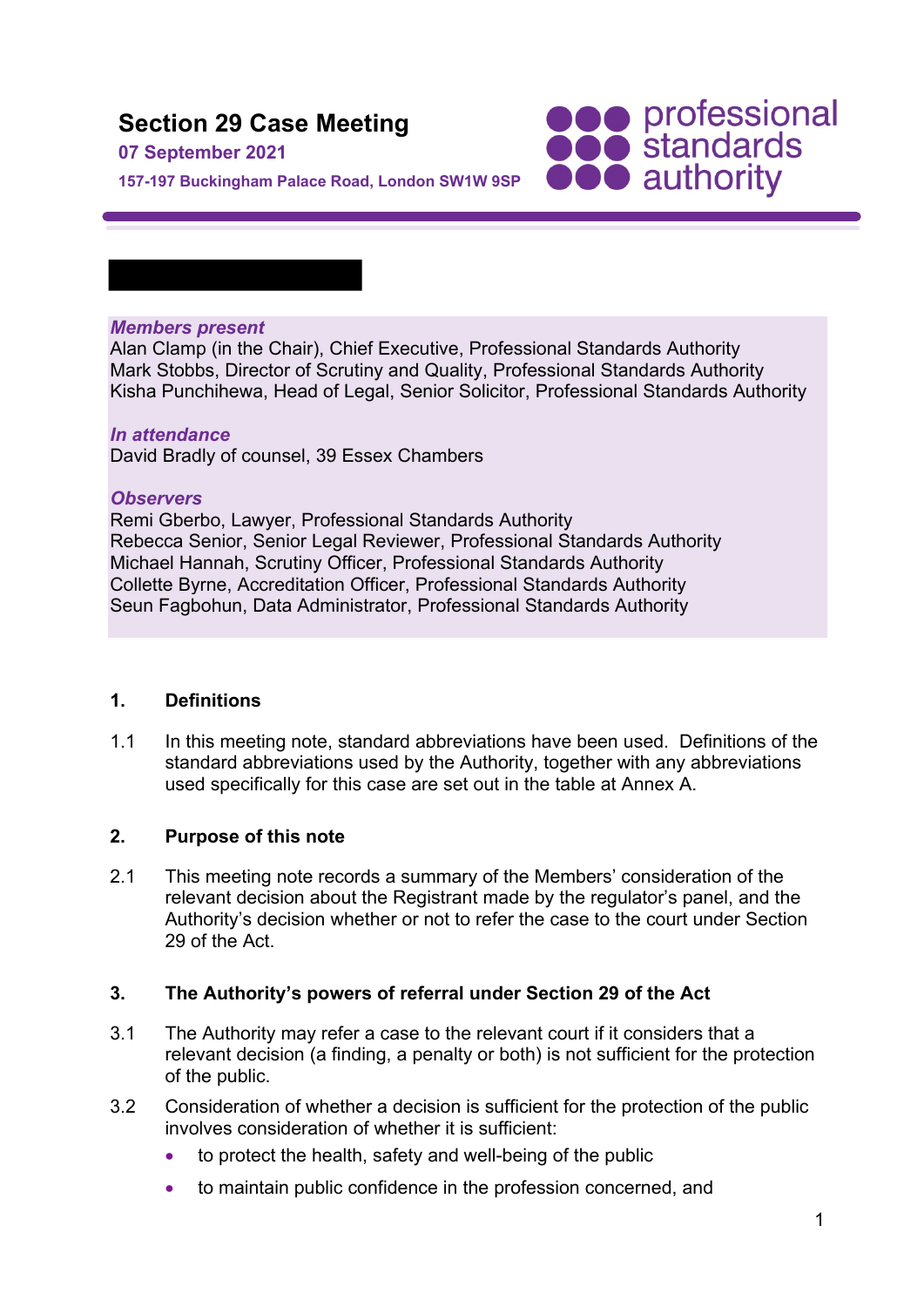- to maintain proper professional standards and conduct for members of that profession.
- 3.3 This will also involve consideration of whether the panel's decision was one that a disciplinary tribunal, having regard to the relevant facts and to the object of the disciplinary proceedings, could not reasonably have reached; or was otherwise manifestly inappropriate having regard to the safety of the public and the reputation of the profession (applying *Ruscillo*1).

#### **4. Conflicts of interest**

4.1 The Members did not have any conflicts of interest.

#### **5. Jurisdiction**

5.1 Counsel confirmed that the Authority had jurisdiction to consider the case under Section 29 of the Act. Any referral in this case would be to the High Court of Justice of England and Wales and the statutory time limit for an appeal would expire on 9 September 2021.

#### **6. The relevant decision**

- 6.1 The relevant decision is the Determination of the Panel following a hearing which concluded on
- 6.2 The Panel's Determination which includes the charges and findings is set out at Annex B.

#### **7. Documents before the meeting**

- 7.1 The following documents were available to the Members:
	- Determination of the panel dated
	- Counsel's Detailed Case Review
	- Transcripts of the hearing dated
	- Opening Note prepared by Counsel for the Regulator
	- Chronology prepared by Counsel for the Regulator
	- Case Examiners' Decision letter dated
	- Case Examiners' Investigation Report and bundle dated
	- Approved Judgement of the Family Court dated
	- The Regulator's bundles and exhibits
	- Hearing decision letter dated

<sup>&</sup>lt;sup>1</sup> CRHP v Ruscillo [2004] EWCA Civ 1356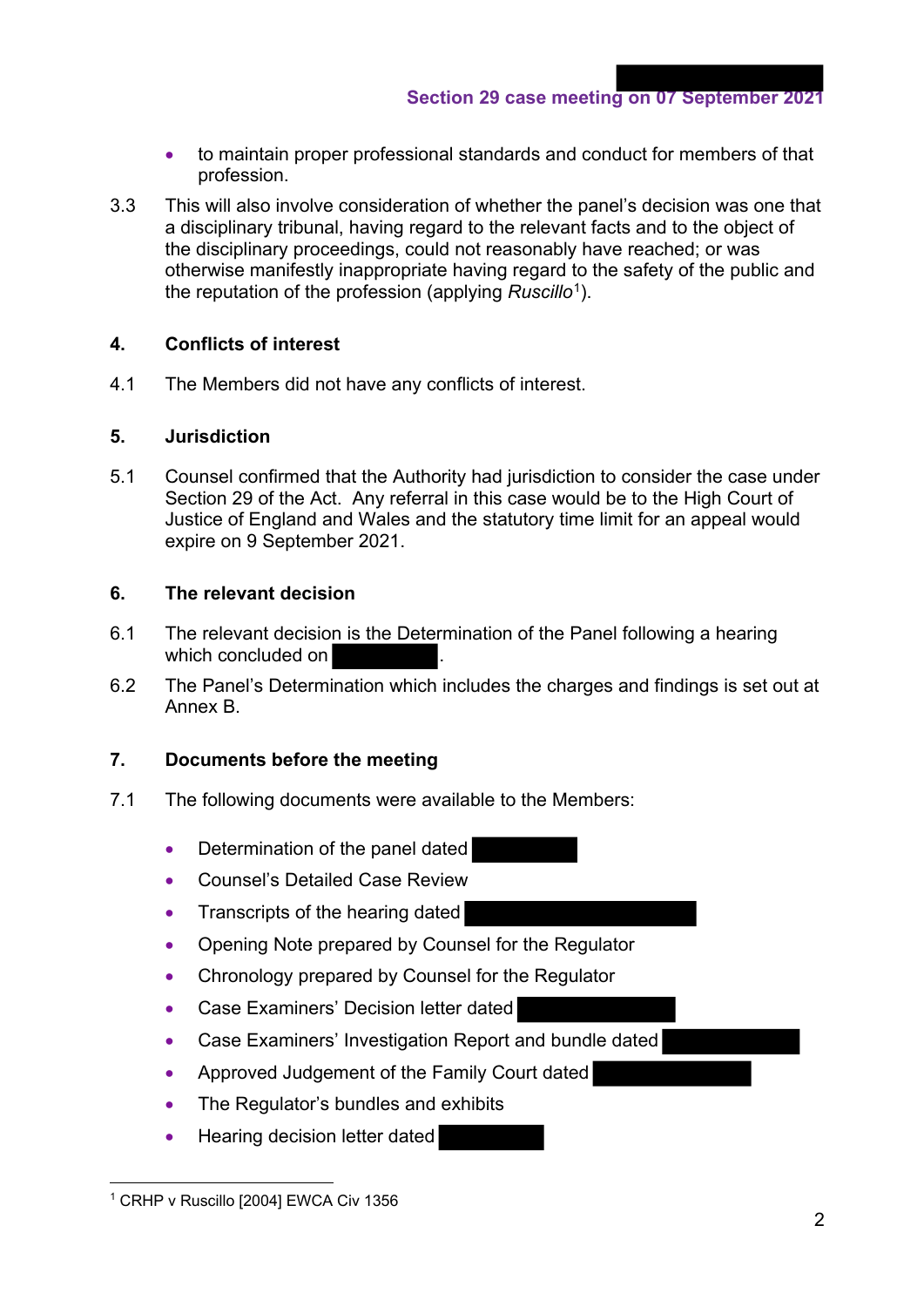- The Regulator's Code: Standards of Conduct, performance and ethics for nurses and midwives 2008
- The Regulator's Indicative Sanctions Guidance 28 January 2016
- The Authority's Section 29 Case Meeting Manual
- 7.2 The Members were provided with a copy of a response from the Regulator to the Authority's Notification of s.29 Meeting.

#### **8. Background**

- 8.1 The Registrant was employed as a Registered Nurse at NHS Foundation Trust.
- 8.2 The Registrant was referred to the Regulator on by NHS Foundation Trust because she was the subject to a child safeguarding investigation and Family Court proceedings.
- 8.3 The case was put before a Panel in  $\blacksquare$ : the Allegation consisted of two particulars: - (i) statements allegedly made about a patient under the Registrant's care and was found not proved; and (ii) actions leading to the deliberate harming of Baby X.
- 8.4 The NMC offered no evidence in relation to particular 2 on the basis that the NMC did not have medical records to prove that Baby X had sustained injury and that the Family Court had not been able to identify positively the perpetrator of the injuries. The NMC did not make an application to obtain the documents before the Family Court because it considered that such an action would be "disproportionate".
- 8.5 The Panel accepted the submission that there was no case to answer in relation to particular 2.
- 8.6 The Authority appealed the Panel's decision to the High Court of England and Wales on the basis that the NMC failed, in relation to particular 2, to (i) properly investigate, and then to put before the Panel material in the NMC's possession which indicated that the registrant bore some responsibility for significant injuries to Baby X; and (ii) put before the Panel evidence in relation to particular 2 to the allegation.
- 8.7 The High Court, having heard the appeal, ordered that the case be remitted to a differently constituted Panel for a full hearing of particular 2, with directions that:
	- the NMC reconsider whether further evidence should be obtained in support of particular 2 and,
	- if it is determined that further evidence should be obtained in relation to particular 2, that the NMC use its best endeavors to obtain that evidence.
	- The NMC may amend particular 2 in light of the evidence available.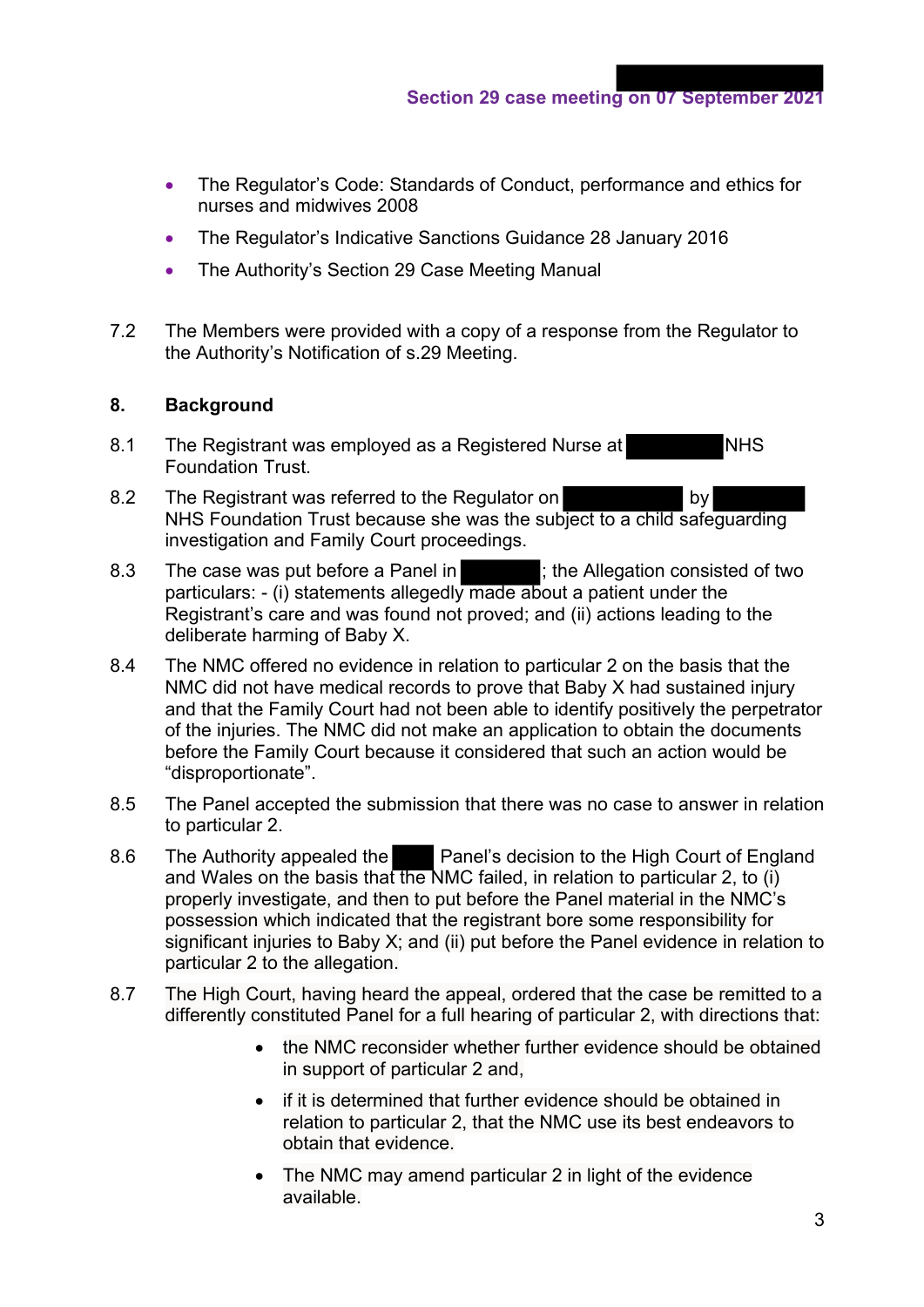In any event, the NMC shall present all the available evidence in relation to particular 2 to the newly constituted Panel.

- 8.8 At the remitted hearing in the Panel considered amended charges alleging
	- that, on one or more occasions in , having observed or been informed of marks and/or bruises on Baby X, the Registrant did not seek medical attention or take Baby X for a blood test, as had been suggested by a General Practitioner.
	- that the Registrant's actions as alleged under particular 1 failed to protect her child.
	- that, in , the Registrant incorrectly told a Social Worker that she had not undertaken any work in a nursing or caring capacity whilst suspended from her current position. Furthermore, that she instructed her solicitors to inform the local authority that she had not worked as a nurse in
	- that the Registrant's actions as alleged under particular 3 were dishonest because she knew she had undertaken work as a nurse in
- 8.9 The Panel found the Allegation proved in its entirety, by way of full admissions made by the Registrant at the outset of the hearing. It determined that the facts found proved amounted to misconduct but that the Registrant's fitness to practise is not currently impaired.

#### **9. Applying Section 29 of the 2002 Act**

- 9.1 The Members considered all the documents before them and received legal advice.
- 9.2 The Members discussed the following concerns about the decision:

#### **Had the NMC particularised the allegation correctly?**

- 9.3 The Members first considered whether the allegation was appropriately particularised. The allegations before the panel concerned the Registrant's failure to act having observed and/or been informed of bruising and/or marks on Baby X as well as an allegation of dishonesty. The concerns about potentially causing injury to Baby X had not been particularised as required by Order of the Court.
- 9.4 The Members noted that NMC had obtained a copy of the Family Court judgment and it could be seen that the Family Court judge was unable to determine who was responsible for the injuries to Baby X; the information available to the Court demonstrated that either parent could have caused the injuries, but it could find only that each parent is potentially individually responsible and that it could not have been both parents.
- 9.5 In addition, the Judge accepted expert evidence that even a medically trained person may not have detected the baby's injuries and, therefore, that there was no failure to protect on the part of the parent who did not inflict the injuries.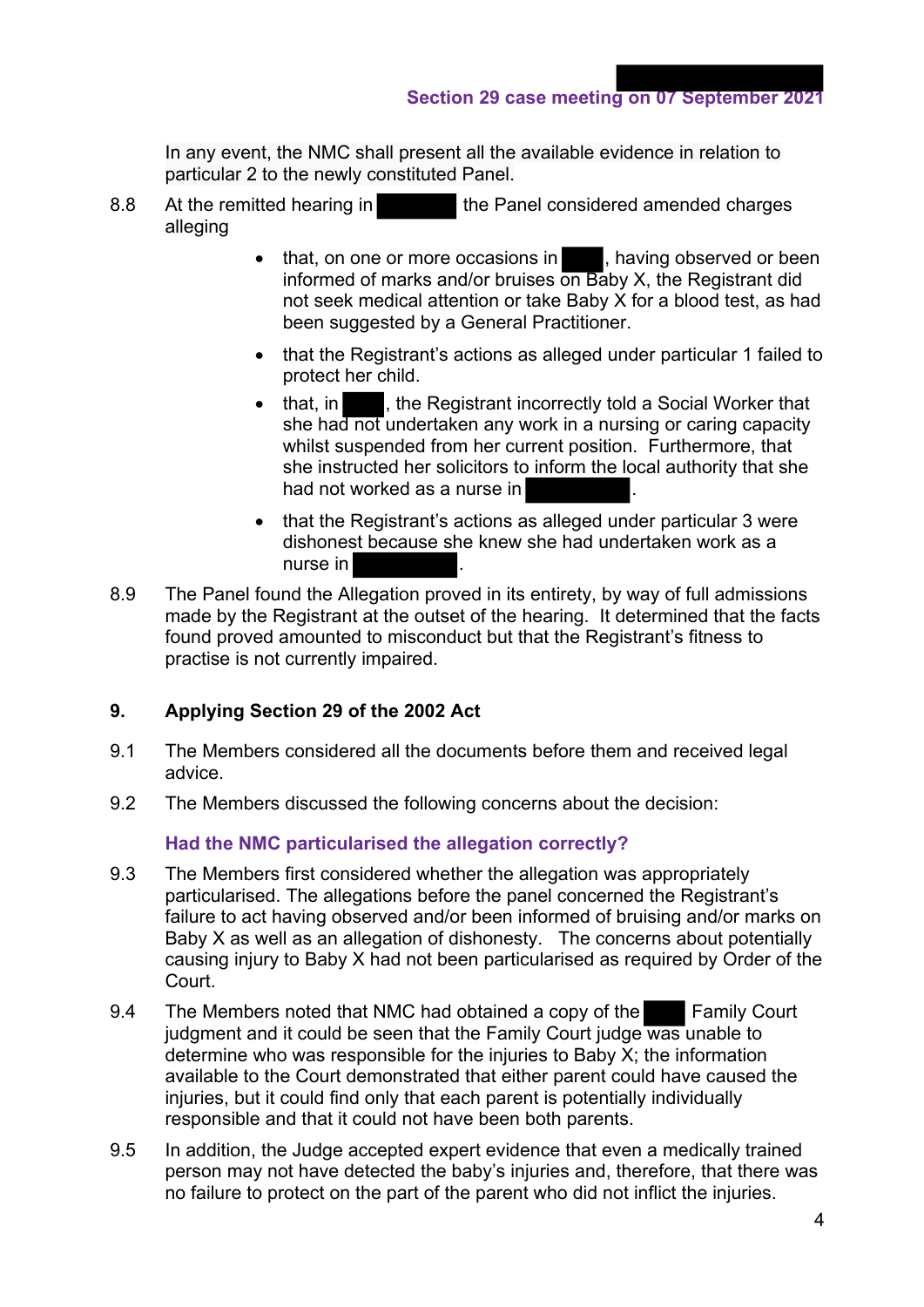**Section 29 case meeting on 07 September 2021**

- 9.6 The Judge did find that there were failings to protect in relation to bruising and/or marks on the baby's body.
- 9.7 On the basis of this detailed judgment, the Members were satisfied that, following remittal of the case by the High Court, the NMC had now investigated the potential concerns about the harm caused to Baby X and particularised the allegation correctly. The Members noted that it was not the role of the NMC of the Authority to seek to resolve what the Family Court was unable to resolve, particularly after

#### **Was the Panel correct to make a finding of no impairment?**

- 9.8 The Members went on to consider whether it was appropriate for the Panel to find that the Registrant's fitness to practise is not currently impaired.
- 9.9 It was noted that the facts found proven were serious with the potential to raise serious concerns about the Registrant's fitness to practise.
- 9.10 However, the Members also noted that the misconduct took place over seven years ago with no evidence of repetition. The Registrant had demonstrated to the Panel that she had reflected on her conduct, she provided testimonial evidence to the panel, which attested to the Registrant's good character and showed that she understands the importance of safeguarding.
- 9.11 On the basis of the charge before it, and taking into account the passage of time, insight and remorse shown by the registrant the Members concluded that it was not unreasonable for the panel to make a finding of no current impairment.
- 9.12 The Members reflected that the purpose of the original appeal was to address the flaws in the NMC's investigation and the procedural errors at the hearing.

#### **Conclusion on insufficiency for public protection**

9.13 The Members concluded that, in all the circumstances, the Panel's decision was not insufficient for public protection.

#### **10. Referral to court**

10.1 Having concluded that the panel's Determination was not insufficient for public protection, the Members were not required to consider whether they should exercise the Authority's power under Section 29 to refer the case to the relevant court.

#### **11. Learning points**

11.1 The Members agreed that the learning points set out at Appendix C should be communicated to the Regulator.

 **04/10/21**

### **Alan Clamp (Chair) Dated**